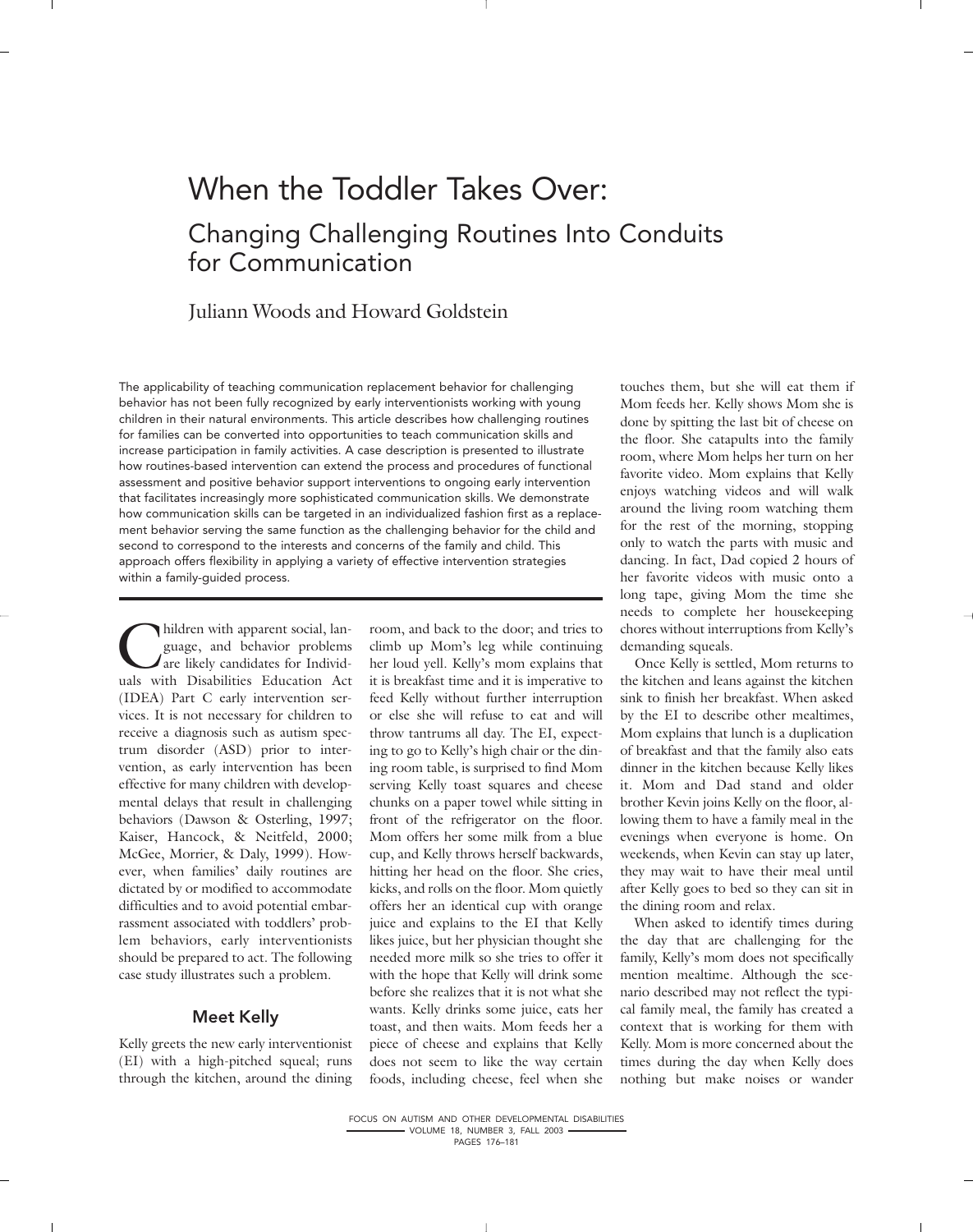around. She reports that Kelly does not play with toys or with Kevin when he comes home from school. After further consideration, she says the family would like to be able to include Kelly in more activities, such as meals and evening relaxation, but it is hard because they have to "follow her rules."

During the functional assessment process, the family members identify juice, toast, music, and dancing alone or with Kevin as Kelly's preferred foods and activities and say that they use them to coax her good behavior. Mom states that times when Kelly needs to communicate with someone are likely to be a challenge because she does not use any words; she only squeals, spits, and throws herself on the floor when angry. Consequently, the family tries to avoid situations in which Kelly will become frustrated. To the surprise of the family, the EI observes that Kelly uses different vocalizations to indicate pleasure and to gain attention. She increases the volume of her squeal as her level of frustration increases. She occasionally reaches for an object as a request and looks at an object to indicate her preference when given a choice. However, these communication attempts are rarely noticed, and Kelly does not have any strategies to clarify her initiations beyond her screams and tantrums.

#### Initiating the Change Process

Communication intervention begins with the family identifying what Kelly's most challenging behaviors are for them, when they are and are not likely to occur, what the family does to prevent or to respond to the behaviors, and how Kelly responds to their interactions. Although the questions and observations that are part of the functional assessment process vary among children, describing the challenging behavior is the first step of the problem-solving process (Dunlap & Fox, 1999; Lucyshyn, Kayser, Irvin, & Blumberg, 2002; Schwartz, Boulware, Mc-Bride, & Sandall, 2001). These descriptions are used to develop hypotheses to

explain the function of the behavior. These functions include gaining attention, indicating pain or frustration, avoiding a nonpreferred activity or event, and gaining sensory input. Each hypothesis is examined to identify communication replacement behavior(s) and the most appropriate intervention strategies for the development of a support plan for that child and family (Fox, Benito, & Dunlap, 2002; Wickstrom-Kane & Goldstein, 1999).

Intervention approaches to enhance social communication and language vary greatly, and specific approaches advocated may appear diametrically opposed. EIs trained to work with children with communication delays and challenging behaviors are expected to be knowledgeable about and competent in the implementation of many of the various intervention approaches; however, family members and early childcare and education personnel are not (Domingue, Cutler, & McTarnaghan, 2000). It becomes the responsibility of the EI to describe the possibilities, share examples of the evidence supporting various strategies, demonstrate implementation, and discuss with families how strategies might be implemented within their routines, activities, and environments. To illustrate some available options to the family, it may be useful to characterize the active ingredients of treatment approaches along a continuum from traditional discrete trial approaches to more contemporary behavioral approaches that use naturalistic language teaching techniques to developmentally oriented approaches (Anderson & Romanczyk, 1999; Prizant & Rubin, 1999; Prizant & Wetherby, 1998). Explanations need to be in everyday, nontechnical language; include realistic illustrations and demonstrations; and specify how approaches are likely to affect the family. This step is fundamental to the development of a contextual fit with the family's values, strengths, available resources, adaptability, and social supports. Although the technical soundness of the intervention is important, the contextual fit is essential for the family's acceptance and successful implementation of the

approach (Horner, Albin, Sprague, & Todd, 2000). Without the family's commitment, the intensity of the service delivery is reduced to the one or two home visits per week traditional to Part C early intervention services, which greatly reduces the prospect for children's acquisition of communication skills.

EIs have the opportunity (and thus the responsibility) to individualize the communication interventions to match the needs of children and their families within their daily routines and environments. Choosing the approach requires a careful examination of the challenging behaviors and their functions, the outcomes to achieve, the child and family characteristics and priorities, the knowledge and skill of caregivers, the environments for intervention, and the consistency and coordination of the team. There is now a large body of empirical support for more contemporary behavioral approaches using naturalistic teaching strategies that demonstrate efficacy for teaching not only speech and language skills but also social communication. Naturalistic behavioral strategies include natural language paradigm (R. Koegel, O'Dell, & Koegel, 1987), incidental teaching (Hart, 1985; McGee, Krantz, & McClannahan, 1985; McGee, Morrier, & Daly, 1999), time-delay and milieu intervention (Charlop, Schreibman, & Thibodeau, 1985; Charlop & Trasowech, 1991; Hwang & Hughes, 2000; Kaiser, 1993), and pivotal response training (L. Koegel, 1995; R. Koegel, Camarata, Koegel, Ben-Tall, & Smith, 1998). These approaches use systematic teaching trials that have the following common active ingredients that increase their utility for embedding intervention within daily routines: They are initiated by the child and focused on the child's interest, are interspersed within and embedded throughout the child's daily activities and in various natural settings, and use natural reinforcers that correspond to what the child is trying to communicate. There are only a few empirical studies, all using single-subject designs, that have compared traditional discrete trial with naturalistic behavioral ap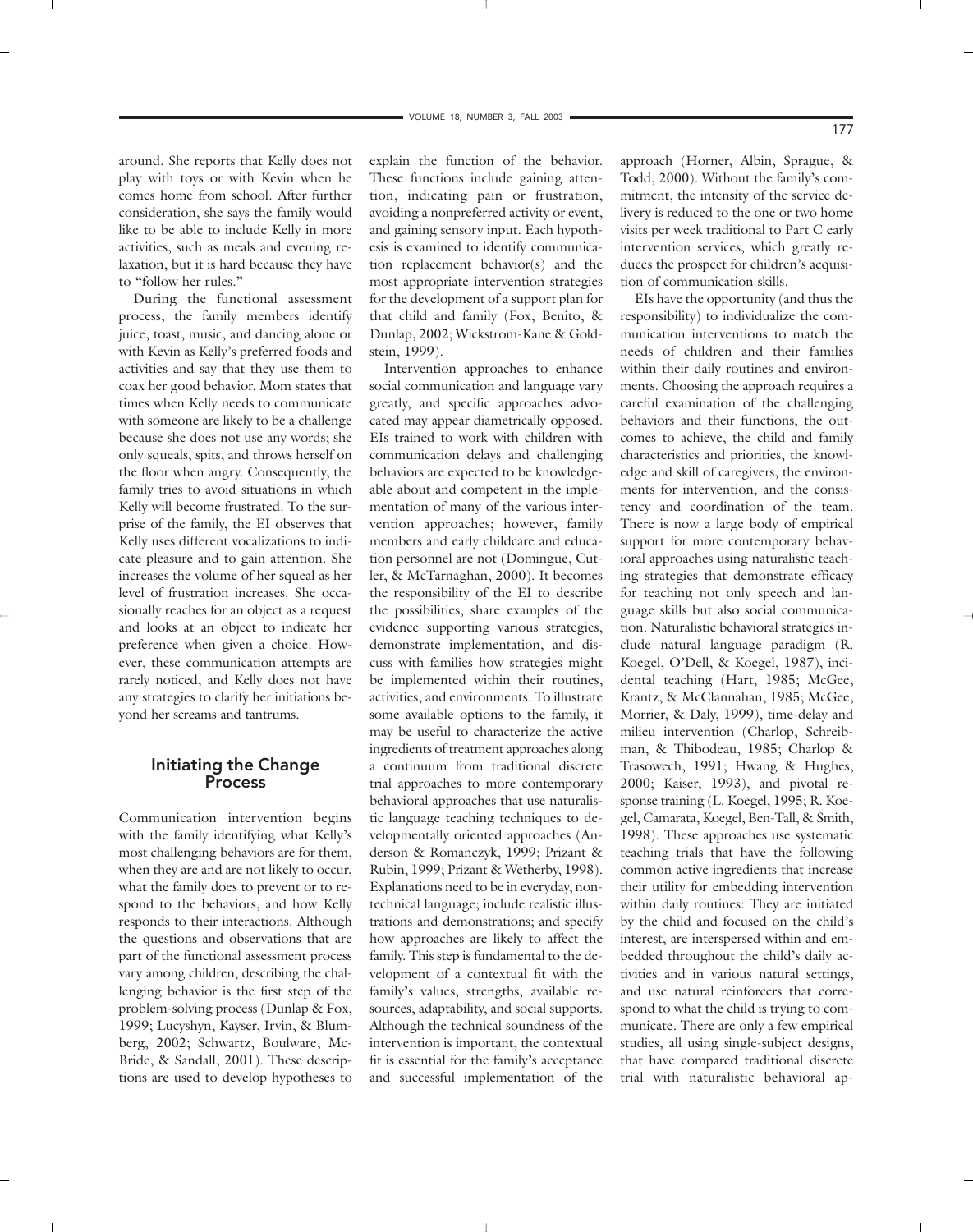proaches. These studies have reported that naturalistic approaches are more effective at facilitating generalization of language gains to natural contexts (R. Koegel et al., 1998; McGee et al., 1985).

Numerous intervention approaches based on a developmental framework are published in the literature (e.g., Greenspan & Wieder, 1997; Klinger & Dawson, 1992; Prizant & Wetherby, 1998; Wetherby & Prizant, 1999). A common feature of developmental approaches is that they are child directed. The environment is arranged to provide opportunities for communication, the child initiates the interaction or teaching episode, and the family member follows the child's lead by being responsive to the child's intentions and imitating or expanding on the child's behavior. Although the empirical support for developmental approaches is more limited than for behavioral approaches, empirical support for using a developmental approach has been provided by several treatment studies (Hwang & Hughes, 2000; Lewy & Dawson, 1992; Rogers & DiLalla, 1991; Rogers & Lewis, 1989) as well as many case studies (see Greenspan & Wieder, 1997, for a review). Furthermore, developmental approaches share many common active ingredients with contemporary naturalistic behavioral approaches and are compatible along most dimensions (Hepting & Goldstein, 1996; Prizant & Wetherby, 1998). For example, the use of environmental arrangements to increase communication opportunities is a hallmark of an effective positive behavior support plan (Boulware, Schwartz, & McBride, 1999). Multicomponent and coordinated intervention plans developed and implemented across providers and disciplines and guided by the family's decisions provide effective means of supporting families' efforts to enhance their children's learning.

#### Implementing Communication Interventions in Routines

Meals are a problematic routine for Kelly and her family. Kelly needs functional communication skills that will give her some control of her environment. These conventional communication skills will need to be at least as effective and efficient as throwing herself back on the floor or spitting out food to ensure that she will use her new skills. Our hypothesis is that Kelly throws herself back to avoid drinking milk (which she doesn't like) and to get orange juice (which she does like). A first step in the process is to teach Kelly to make choices between milk and juice by offering her both drinks in her favorite cups, asking her to choose with the verbal prompt, "What do you want to drink, Kelly?" Kelly gets her drink (probably the juice), the exact outcome she desires, and she receives social reinforcement from Mom. Choosing between two objects is a functional skill that results in meaningful outcomes in many routines and settings. For example, Kelly can use appropriate choice-making skills to identify the video she wants to watch, the doll to take to bed, and the swing outside to share with Kevin. Each successful opportunity increases the likelihood that she will continue to make requests using her gestures and gaze in both preferred and problematic routines. Kelly's conventional forms of communication, a reach and a gaze to request, are easy for the family to respond to and even more expeditious for her than a tantrum. Not only does she learn to communicate using replacement behavior within the routine that is problematic, she also begins to generalize use to other routines such as dressing, outdoor play, bedtime, getting into the car seat, feeding the pets, reading stories, and even watching videos with Grandma.

This case description illustrates the potential for embedding effective early intervention into families' everyday routines. The literature includes a number of descriptions of effective embedded intervention approaches, for example, embedded learning opportunities (Horn, Lieber, Sandall, & Schwartz, 2001), activity-based intervention (Bricker & Cripe, 1992; Bricker, Pretti-Frontczak, & McComas, 1998), and enhanced milieu therapy (Kaiser, Hancock, & Neitfeld, 2000). We prefer to call the intervention approach described *routinesbased intervention* (RBI), not to confuse

matters or to be different but to provide an easy-to-understand term for families. Family members are familiar with "daily routines," the many activities that occur repeatedly within their day and across the various settings where their child learns, socializes, and plays. Although few families with toddlers who have challenging behaviors would describe any day as "normal," they can identify caregiving, play, and community activities that either occur with the cooperation of their child or are challenging. A further justification for implementing this RBI approach is that it is consistent with our obligation to serve children with special needs in natural environments, according to federal IDEA guidelines (Walsh, Rous, & Lutzer, 2000). Moreover, we believe that RBI extends the process and procedures of functional assessment and positive behavior support interventions (Dunlap & Fox, 1999) to ongoing early intervention that facilitates increasingly more sophisticated communication skills. Once communication replacement behaviors have been established and challenging behaviors decreased, the implementation of the intervention within a variety of daily routines continues with the objective of developing new outcomes and skills.

We believe that the implementation of RBI should be conceptualized as a family-guided process. The selection of daily routines is necessarily dictated by the family. One cannot predetermine what routines or activities are good candidates for embedded interventions. Families naturally differ in their daily routines. Even if there are commonalities in routines across families, they may be perceived differently in terms of structure, expectations, importance, time allotments, and so forth. Consequently, the routines selected for embedding intervention are guided by family priorities and preferences. For young children with ASD or with challenging behaviors, routines that families have come to avoid or to alter, sometimes in strange ways, are likely to receive high priority for implementing embedded intervention. A major advantage of RBI is that it provides a framework for embedding treatment into the routines in which it is needed most, as well as those that are the most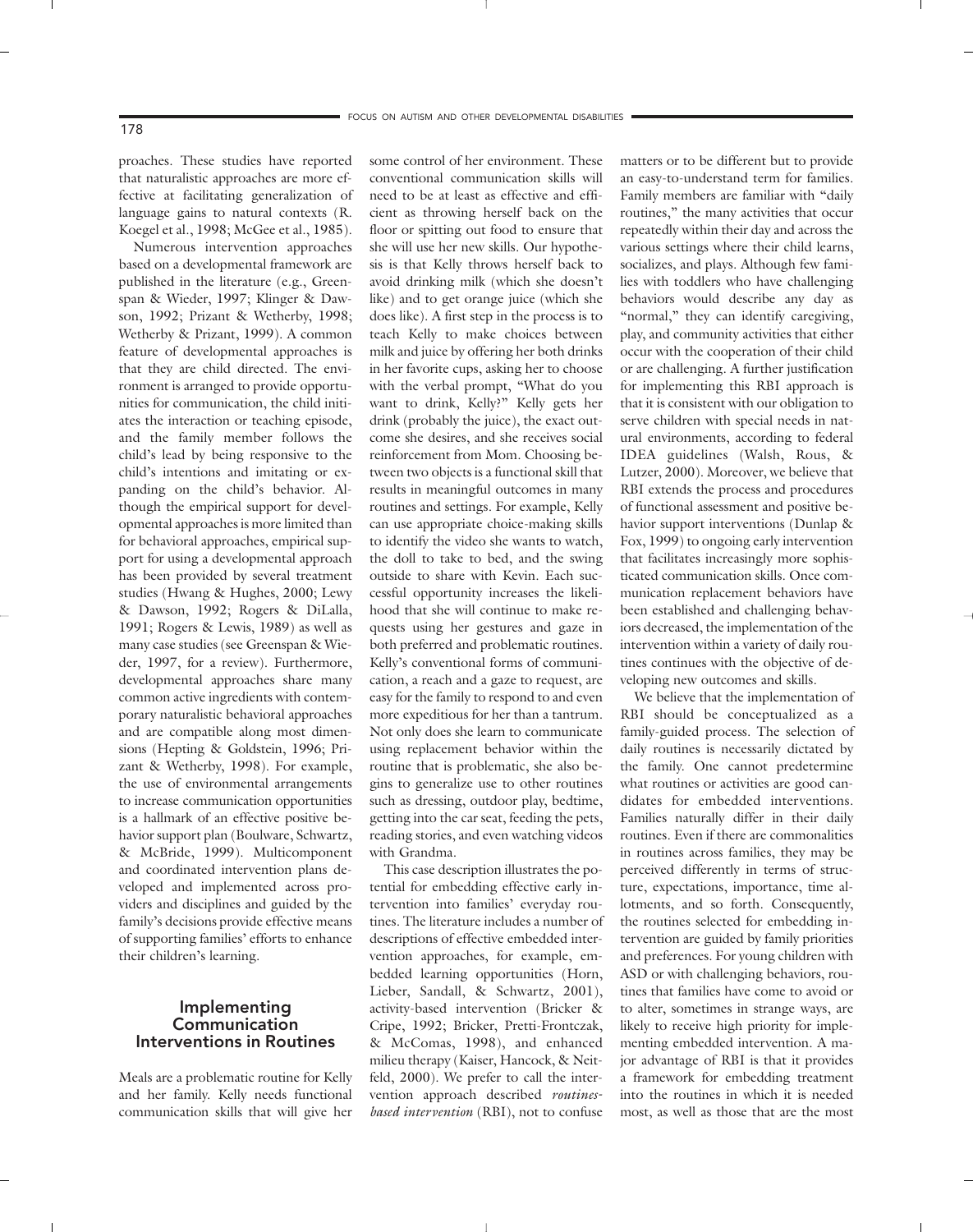motivating and preferred by the children and their families.

Communication skills should be individualized (a) as a replacement behavior serving the same function as the challenging behavior for the child and (b) for the interests and concerns of the family and child. In this way, intervention can be linked directly to assessment, as functional and meaningful target behaviors are embedded into daily routines. When households find daily routines and activities disrupted because of toddler behavior, a traditional goal would be to modify the toddler's behavior. For Kelly, that might consist of creating a goal to decrease her screaming or throwing herself on the floor, perhaps by using a time-out procedure. This goal focuses on *what* Kelly is doing but not *why* or, more specifically, on the *form* but not the *function*. The intervention Kelly's mom was using (and it was working some of the time) was to prevent any frustration and let Kelly leave meals when she was ready. Punishing screaming and tantrums may still allow Kelly to avoid the task (drinking or eating) and not teach Kelly any new or more appropriate skills that would alleviate continued disruptions to family life. Early interventionists need to try to break the cycle, which can lead to idiosyncratic routines and unhealthy social relationships. The literature on treatments for challenging behavior has demonstrated remarkable results by interrupting this negative cycle while substituting a positive alternative. Indeed, even with a child who is not yet talking, one should seek ways to teach the child appropriate ways to communicate needs and wants. The applicability of teaching communication replacement behavior for challenging behavior has not been fully recognized by EIs working with young children in their natural environments.

Daily routines and activities serve as flexible and useful contexts for embedding instruction for several reasons. Daily routines are by their nature repeated on a regular basis. Consequently, one can count on available teaching opportunities with repetition available to reinforce learning. Most routines inherently consist of a predictable sequence, and additional consistency can be imposed to de-

marcate beginnings and endings as well as intermediate steps more clearly. Thus, the child learns to anticipate and predict actions that are meaningful and outcome oriented. Typically, children and caregivers are motivated to have the routine reach a reinforcing conclusion. Predictability of actions can be used to embed task demands. For example, a pause before an anticipated step in the routine works much like a time-delay procedure to provide a stimulus for communicating what should be happening. Task demands can become increasingly more sophisticated as the child's skills increase and the caregiver prompts the child to provide longer or clearer communicative responses. Also, it may be possible to target multiple outcomes or skills within a single routine. This important feature of routines as an instructional framework allows one to adjust the treatment objectives as the child and caregiver develop their skills while maintaining the continuity of the routine.

RBI has a number of practical advantages. Because the routines are already common occurrences in parents' lives, they do not have to allocate additional time to teach identified objectives during their day (Woods Cripe & Venn, 1997). They do not have to invest in additional teaching supplies because common everyday materials are the basis for routines and activities. It is important to recognize that routines are not, and should not be, bound to specific times, places, materials, people, and contexts. The natural variation in routines, such as eating different foods for breakfast and watching different television programs, contributes to generalization programming. Stokes and Baer (1977) might conceive of this as "loose training." Variations in the stimulus conditions and exact response requirements are helpful for maximizing the likelihood of generalization. This may not always be sufficient, but the use of natural routines should help avoid the common problem of having to program generalization from a training situation to everyday life situations.

There are a number of potential pitfalls that early interventionists should strive to avoid in this approach. First, routines can become so predictable that they are more like rituals. Too much consistency in time, place, and materials is likely to impede generalization and maintenance. Second, the EI should help the caregiver avoid complacency around the implementation of RBI. Once the routine is no longer a challenge and is flowing smoothly, the caregiver may forget to continue to expect more from his or her child. On the other hand, if expectations are raised too quickly or inconsistently, challenging behavior may be more likely to recur. Complacency might be evident if the caregiver has learned a number of strategies to facilitate elaborated communication and social behavior, but limit use of those strategies to the particular context for which it was originally identified. Third, it is important to remember that not all routines are created equal. It is essential that the child is actively engaged in the routine. If the child is highly motivated to participate in the routine, teaching opportunities may abound. However, some routines may be brief or infrequent, albeit highly motivating. If the teaching opportunities are too dispersed, the speed of skill acquisition will suffer.

## Supporting Families in Early Intervention

Parents may be included in intervention programs in a variety of ways. Traditionally, they have been asked to deliver predefined child interventions that they learn through participation in parent training classes or through observations of their children in classrooms or clinics (National Research Council, 2001). However, individualization of services and supports based on the priorities and interests of the family are becoming recognized as essential, especially for families dealing with behavioral challenges and emotional stress (Dunlap & Fox, 1999). For families of children with ASD, competence and confidence in their ability to guide the team and make informed decisions are likely to be affected by the age of identification and the degree of behavioral concerns. Both formal and informal supports may be required to provide families with information, guidance,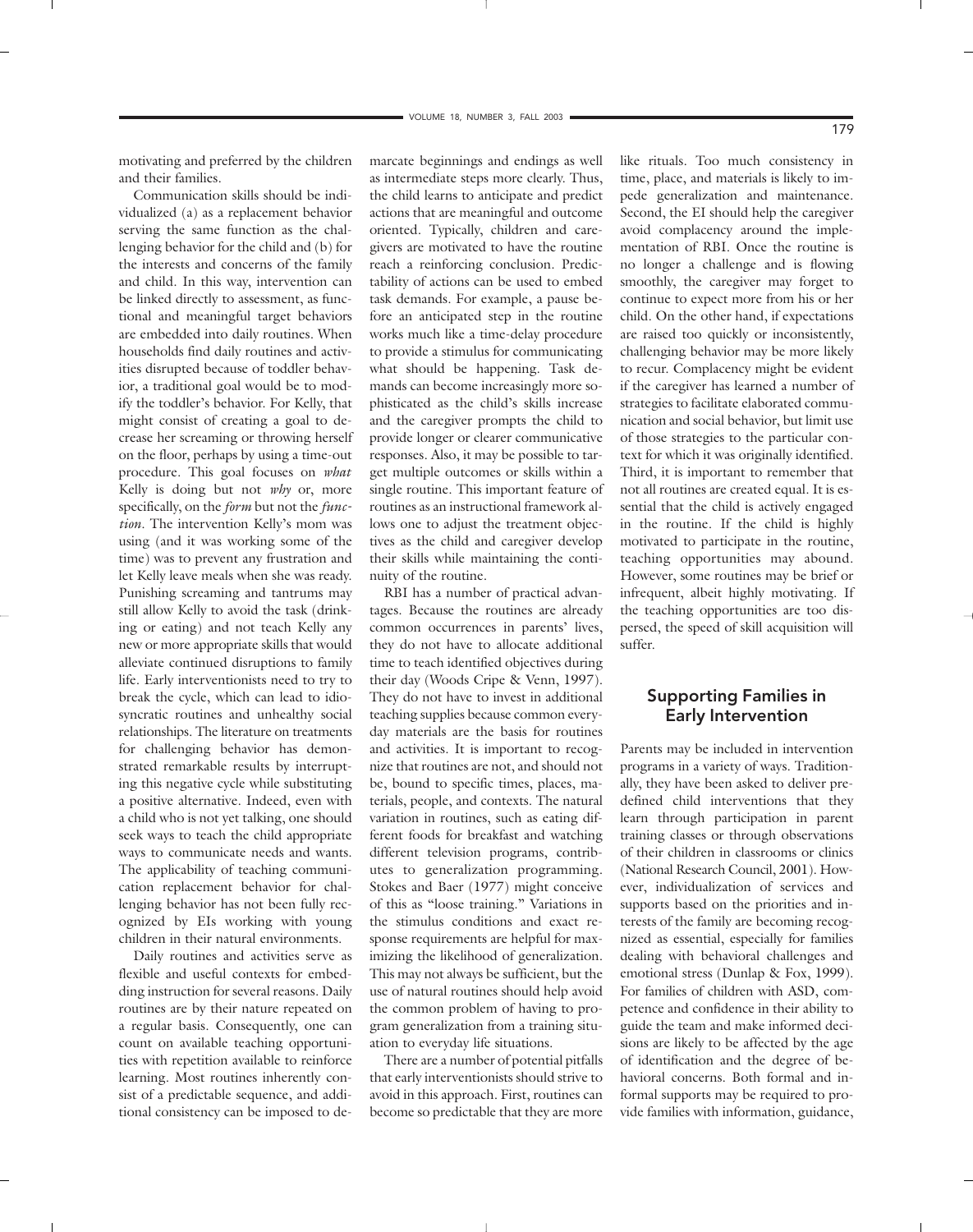and assistance in gaining access to services, respite, or financial resources (Turnbull & Ruef, 1996).

Routines support interaction between the child and the caregiver by providing clear roles and responsibilities that can be learned to increase engagement, communication, and social interaction, the core deficits associated with ASD (Bruner, 1975). Examples abound in the literature for preschool program scripts and activities (e.g., Goldstein & Kaczmarek, 1992; McGee, Morrier, & Daly, 1999; Strain, McGee, & Kohler, 2001). For caregiver-implemented interventions with younger children, however, the procedures should be embedded into the preferred routines identified by the family. For example, Kelly's getting a drink is a routine that provides a framework for embedding meaningful targets such as requesting help with vocalizations, gestures, or words; making choices between milk or juice; showing an empty cup to request more drink; smiling and looking toward the communication partner as a social exchange; or placing the empty cup on the kitchen counter to indicate satisfaction. RBI is designed to emphasize reciprocity and turn taking within consistent patterns of interaction. The adult responds to the child's signal that initiates the routine by imitating the child's request or modeling a more sophisticated communication target and then signaling the child to respond. In this way, the child learns how a drink is obtained at home and when motivated by thirst is likely to request again. The adult's turn presents a choice of available drink options for the child and another opportunity for the child to communicate in the interaction. This routine provides materials that can be used to evoke the child's responses and an opportunity to increase the child's social engagement. The cup can be identified as the symbol for a drink. It can be used initially to gain the child's attention and then to shift attention to the interaction as the caregiver holds the cup by her face. The child may respond with a gaze directed to the adult's face. The adult may use exaggerated facial expressions or comments to share enjoyment with the child's response. The child is following the adult's

actions that are integral to the routine and not simply establishing eye contact in response to the mand, "Look at me" (McGee, Morrier, & Daly, 1999). The consistent sequence of the routine and familiarity with the materials provide a natural scaffold to support the family's implementation of the intervention. They can predict when the next opportunity for communication or social interaction will occur in the routine and be prepared to prompt or reinforce their child's response. These everyday experiences also make intervention more meaningful and consistent with their priorities.

#### Extending the Success of RBI

Kelly now uses a variety of gestures and vocalizations to make requests for attention and objects and to share her frustration when she needs to do something she would rather avoid. She chooses her favorite video after she drinks a glass of milk and watches short segments while playing with toys and looking at books during the morning while Mom does chores. She is learning to use simple signs to make requests and share ideas. Kelly joins her mom in some housekeeping tasks by picking up her books and putting them in her toy box. She sits at the table for dinner with the family for part of the meal and requests to leave by signing "All done." She shakes her head "no" and pushes the milk glass away rather than throwing it when she is asked if she wants more. By Kelly's bed is a picture schedule illustrating the steps of Kelly's bedtime routine, starting with undressing, then putting on pajamas, reading a short story, kissing Mom goodnight, and turning out the lights. Kelly can monitor the completion of each step and point to the next picture to help her move through the tasks without a tantrum. Kelly still keeps her family busy, but now her routines are opportunities to use communication and to practice new skills, not times of frustration, fear, and failure for the family.

#### ABOUT THE AUTHORS

*Juliann Woods, PhD, is an associate professor and director of Clinical and Distance Educa-*

*tion in the Department of Comunication Disorders at Florida State University. Her research interests in family-guided early intervention and caregiver training are reflected in the training, demonstration, and research projects she directs. Howard Goldstein, PhD, is a professor in the Department of Communication Disorders at Florida State University. He is currently directing research and doctoral training projects in the areas of early intervention and the development of instructional approaches for teaching generalized language and social skills to children with severe disabilities. Address: Juliann Woods, Dept. of Communication Disorders, Florida State University, Tallahassee, FL 32306-1200; e-mail: jwoods@garnet.acns.fsu.edu*

#### REFERENCES

- Anderson, S., & Romanczyk, R. (1999). Early intervention for young children with autism: Continuum-based behavioral models. *Journal of the Association for Persons with Severe Handicaps, 24,* 162–173.
- Boulware, G., Schwartz, I., & McBride, B. (1999). Addressing challenging behaviors at home. In S. Sandall & M. Ostrosky (Eds.), *Practical ideas for addressing challenging behaviors* (Young Exceptional Children Monograph Series No. 3, pp. 29–40). Longmont, CO: Sopris West.
- Bricker, D., & Cripe, J. J. (1992). *An activity based approach to early intervention.* Baltimore: Brookes.
- Bricker, D., Pretti-Frontczak, K., & McComas, N. R. (1998). *An activity based approach to early intervention* (2nd ed.). Baltimore: Brookes.
- Bruner, J. (1975). The ontogenesis of speech acts. *Journal of Child Language, 2,* 1–19.
- Charlop, M. H., Schreibman, L., & Thibodeau, M. G. (1985). Increasing spontaneous verbal responding in autistic children using a time delay procedure. *Journal of Applied Behavior Analysis, 18,* 155–166.
- Charlop, M. H., & Trasowech, J. E. (1991). Increasing children's daily spontaneous speech. *Journal of Applied Behavioral Analysis, 24,* 747–761.
- Dawson, G., & Osterling, J. (1997). Early intervention in autism. In M. Guralnick (Ed.), *The effectiveness of early intervention* (pp. 307–326). Baltimore: Brookes.
- Domingue, B., Cutler, B., & McTarnaghan, J. (2000). The experience of autism in the lives of families. In A. Wetherby & B. Prizant (Eds.), *Autism spectrum disorders: A transactional developmental perspective* (pp. 369–393). Baltimore: Brookes.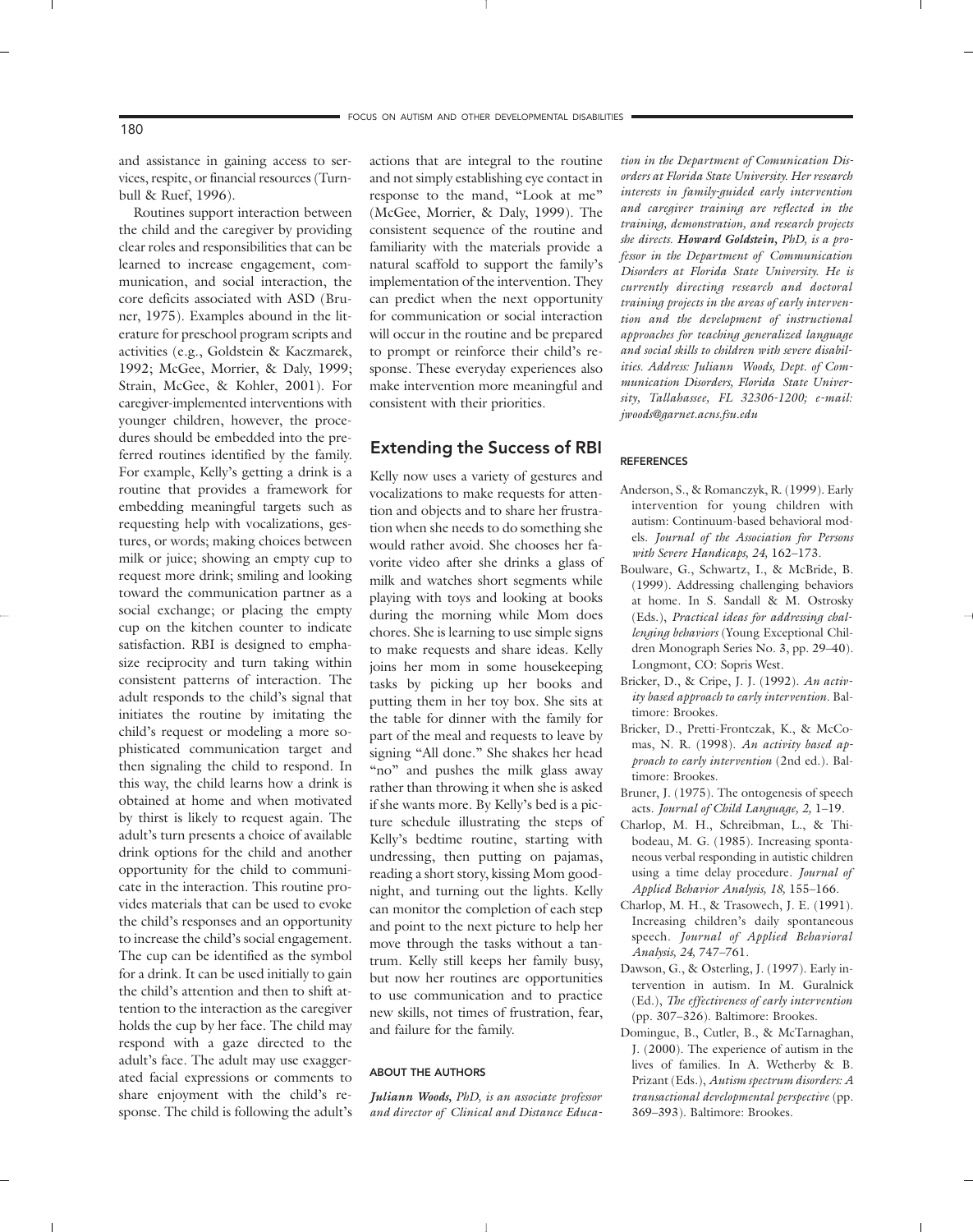- Dunlap, G., & Fox, L. (1999). A demonstration of behavioral support for young children with autism. *Journal of Positive Behavior Interventions, 1,* 77–87.
- Fox, L., Benito, N., & Dunlap, G. (2002). Early intervention with families of young children with autism and behavior problems. In J. Lucyshyn, G. Dunlap, & R. Albin (Eds.), *Families & positive behavior support* (pp. 251–270). Baltimore: Brookes.
- Goldstein, H., & Kaczmarek, L. (1992). Promoting communicative interaction among children in integrated intervention settings. In S. Warren & J. Reichle (Eds.), *Causes and effects in communication and language intervention* (pp. 81–111). Baltimore: Brookes.
- Greenspan, S. I., & Wieder, S. (1997). Developmental patterns and outcomes in infants and children with disorders in relating and communicating: A chart review of 200 cases of children with autistic spectrum diagnoses. *Journal of Developmental and Learning Disorders, 1,* 87–141.
- Hart, B. (1985). Naturalistic language training strategies. In S. Warren & A. Rogers-Warren (Eds.), *Teaching functional language* (pp. 63–88). Baltimore: University Park Press.
- Hepting, N., & Goldstein, H. (1996). What's "natural" about naturalistic language intervention? *Journal of Early Intervention, 20,* 250–264.
- Horn, E., Lieber, J., Sandall, S., & Schwartz, I. (2001). Embedded learning opportunities as an instructional strategy for supporting children's learning in inclusive programs. In M. Ostrosky & S. Sandall (Eds.), *Teaching strategies: What to do to support young children's development* (Young Exceptional Children Monograph Series No. 3, pp. 59–70). Longmont, CO: Sopris West.
- Horner, R., Albin, R., Sprague, J., & Todd, A. W. (2000). Positive behavior support for students with severe disabilities. In M. E. Snell & F. Brown (Eds.), *Instruction of students with severe disabilities* (5th ed., pp. 207–243). Upper Saddle River, NJ: Prentice Hall.
- Hwang, B., & Hughes, C. (2000). Increasing early social-communicative skills of preverbal children with autism through social interactive training. *Journal of the Association for Persons with Severe Handicaps, 25,* 18– 28.
- Kaiser, A. (1993). Functional language. In M. Snell (Ed.), *Instruction of students with severe disabilities* (pp. 347–379). New York: Macmillan.
- Kaiser, A., Hancock, T. B., & Neitfeld, J. P. (2000). The effects of parent-implemented enhanced milieu teaching on the social communication of children who have autism. *Journal of Early Education and Development, 11*, 423–446.
- Klinger, L., & Dawson, G. (1992). Facilitating early social and communicative development in children with autism. In S. Warren & J. Reichle (Eds.), *Causes and effects in communication and language intervention* (pp. 157–186). Baltimore: Brookes.
- Koegel, L. (1995). Communication and language intervention. In R. Koegel & L. Koegel (Eds.), *Teaching children with autism* (pp. 17–32). Baltimore: Brookes.
- Koegel, R., Camarata, S., Koegel, L., Ben-Tall, A., & Smith, A. (1998). Increasing speech intelligibility in children with autism. *Journal of Autism and Developmental Disorders, 28,* 241–251.
- Koegel, R., O'Dell, M. C., & Koegel, L. K. (1987). A natural language paradigm for teaching nonverbal autistic children. *Journal of Autism and Developmental Disorders, 17,* 187–199.
- Lewy, A. L., & Dawson, G. (1992). Social stimulation and joint attention in young autistic children. *Journal of Abnormal Child Psychology, 20*, 555–566.
- Lucyshyn, J., Kayser, A., Irvin, L., & Blumberg, E. R. (2002). Functional assessment and positive behavior support at home with families: Designing effective and contextually appropriate behavior support plans. In J. Lucyshyn, G. Dunlap, & R. Albin (Eds.), *Families & positive behavior support* (pp. 97–132). Baltimore: Brookes.
- McGee, G. G., Krantz, P. J., & McClannahan, L. E. (1985). The facilitative effects of incidental teaching on preposition use by autistic children. *Journal of Applied Behavior Analysis, 18,* 17–31.
- McGee, G., Morrier, M., & Daly, T. (1999). An incidental teaching approach to early intervention for toddlers with autism. *Journal of the Association for Persons with Severe Handicaps, 24,* 133–146.
- National Research Council. (2001). *Educating children with autism.* Washington, DC: National Academy Press.
- Prizant, B. M., & Rubin, E. (1999). Contemporary issues in interventions for autism spectrum disorders: A commentary. *Journal of the Association for Persons with Severe Handicaps, 24,* 199–208.
- Prizant, B., & Wetherby, A. (1998). Understanding the continuum of discrete-trial traditional behavioral to social-pragmatic de-

velopmental approaches in communication enhancement for young children with autism/PDD. *Seminars in Speech and Language, 19,* 329–353.

- Rogers, S. J., & DiLalla, D. (1991). A comparative study of a developmentally based preschool curriculum on young children with autism and young children with other disorders of behavior and development. *Topics in Early Childhood Special Education, 11,* 29–48.
- Rogers, S. J., & Lewis, H. (1989). An effective day treatment model for young children with pervasive developmental disorders. *Journal of the American Academy of Child and Adolescent Psychiatry, 28,* 207– 214.
- Schwartz, I. S., Boulware, G., McBride, B. J., & Sandall, S. R. (2001). Functional assessment strategies for young children with autism. *Focus on Autism and Other Developmental Disabilities, 16,* 222–227.
- Stokes, T. F., & Baer, D. M. (1977). An implicit technology of generalization. *Journal of Applied Behavior Analysis, 10,* 349–367.
- Strain, P., McGee, G., & Kohler, F. (2001). Inclusion of children with autism in early intervention environments. In M. Guralnick (Ed.), *Early childhood inclusion: Focus on change* (pp. 337–363). Baltimore: Brookes.
- Turnbull, A., & Ruef, M. B. (1996). Family perspectives on problem behavior. *Mental Retardation, 34,* 280–293.
- Walsh, S., Rous, B., & Lutzer, C. (2000). The federal IDEA natural environments provisions: Making it work. In S. Sandall & M. Ostrosky (Eds.), *Natural environments and inclusion* (Young Exceptional Children Monograph Series No. 2 pp. 3– 15. Denver, CO: The Division for Early Childhood of the Council for Exceptional Children.
- Wetherby, A., & Prizant, B. (1999). Enhancing language and communication development in autism: Assessment and intervention guidelines. In D. Berkell Zager (Ed.), *Autism: Identification, education, and treatment* (2nd ed., pp. 141–174). Hillsdale, NJ: Erlbaum.
- Wickstrom-Kane, S., & Goldstein, H. (1999). Communication assessment and intervention to address challenging behavior in toddlers. *Topics in Language Disorders, 19,* 70– 89.
- Woods Cripe, J., & Venn, M. (1997, November). Family-guided routines for early intervention services. *Young Exceptional Children,* 18–26.